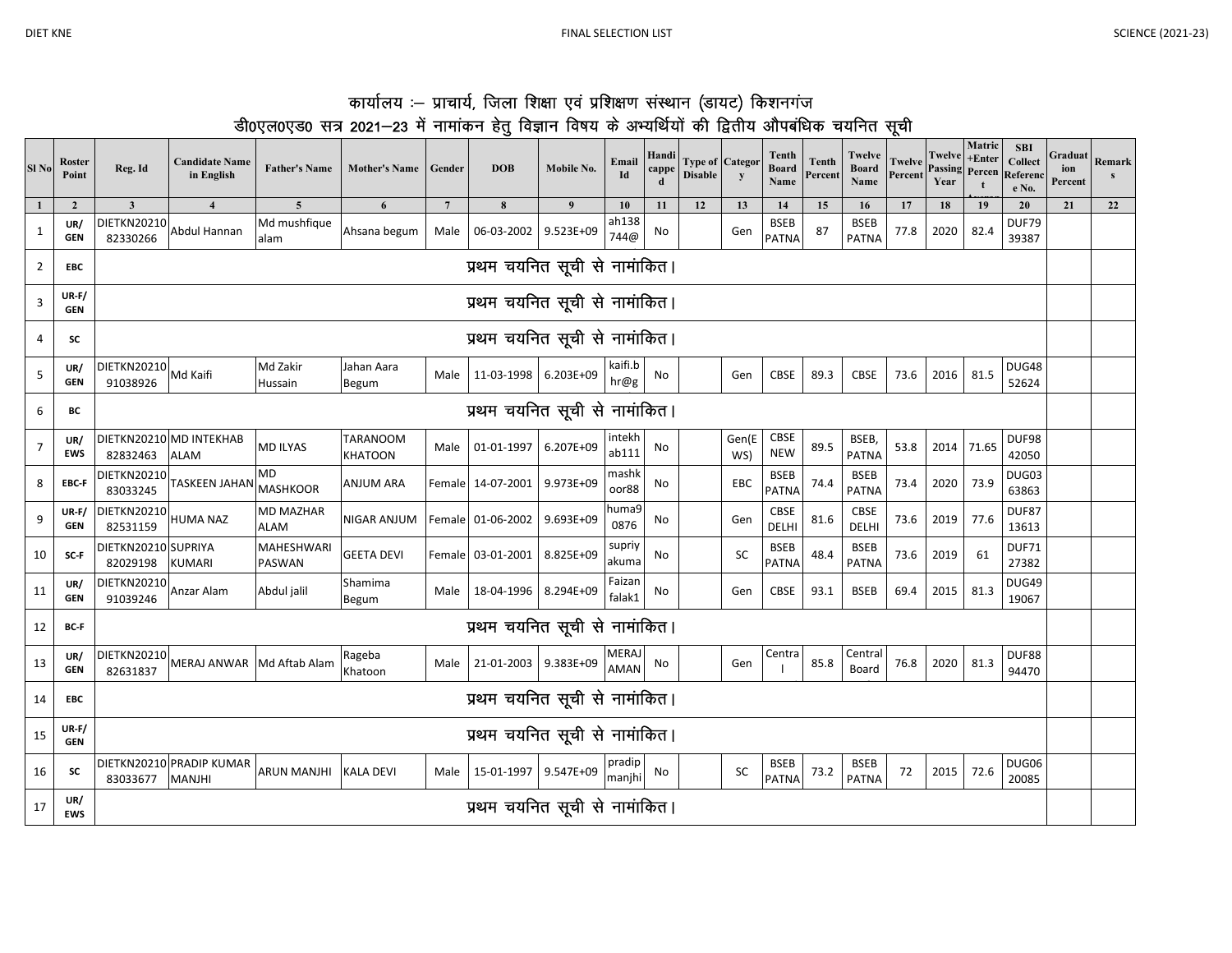| Sl <sub>No</sub> | <b>Roster</b><br>Point     | Reg. Id                          | <b>Candidate Name</b><br>in English      | <b>Father's Name</b>                   | <b>Mother's Name</b>                        | Gender          | <b>DOB</b>                    | Mobile No.    | Email<br>Id                | Handi<br>cappe<br>d | Type of Categor<br><b>Disable</b> | y            | Tenth<br><b>Board</b><br>Name | <b>Tenth</b><br>Percent | <b>Twelve</b><br><b>Board</b><br>Name | <b>Twelve</b><br>Percent | <b>Twelve</b><br><b>Passing</b><br>Year | Matric<br>$+Enter$<br>Percen<br>$\mathbf{t}$ | <b>SBI</b><br><b>Collect</b><br>Referenc<br>e No. | Graduat<br>ion<br>Percent | Remark<br>s |
|------------------|----------------------------|----------------------------------|------------------------------------------|----------------------------------------|---------------------------------------------|-----------------|-------------------------------|---------------|----------------------------|---------------------|-----------------------------------|--------------|-------------------------------|-------------------------|---------------------------------------|--------------------------|-----------------------------------------|----------------------------------------------|---------------------------------------------------|---------------------------|-------------|
| 1                | $\overline{2}$             | $\mathbf{3}$                     | $\overline{\mathbf{4}}$                  | $5\overline{5}$                        | 6                                           | $7\phantom{.0}$ | 8                             | $\mathbf{q}$  | 10                         | 11                  | 12                                | 13           | 14                            | 15                      | 16                                    | 17                       | 18                                      | 19                                           | 20                                                | 21                        | 22          |
| 18               | <b>BCF</b>                 |                                  |                                          |                                        |                                             |                 | प्रथम चयनित सूची से नामांकित। |               |                            |                     |                                   |              |                               |                         |                                       |                          |                                         |                                              |                                                   |                           |             |
| 19               | <b>ST</b>                  | <b>DIETKN20210</b><br>82832389   | RAKESH KUMAR                             | <b>HARILAL</b><br><b>URAON</b>         | <b>SUDHA DEVI</b>                           | Male            | 19-05-2001 7.352E+09          |               | rK195<br>2001              | No                  |                                   | <b>ST</b>    | CBSE                          | 83.6                    | <b>BSEB</b>                           | 57.2                     | 2018                                    | 70.4                                         | DUF97<br>78861                                    |                           |             |
| 20               | <b>EBC</b>                 |                                  |                                          |                                        |                                             |                 | प्रथम चयनित सूची से नामांकित। |               |                            |                     |                                   |              |                               |                         |                                       |                          |                                         |                                              |                                                   |                           |             |
| 21               | UR-F/<br><b>GEN</b>        |                                  |                                          |                                        |                                             |                 | प्रथम चयनित सूची से नामांकित। |               |                            |                     |                                   |              |                               |                         |                                       |                          |                                         |                                              |                                                   |                           |             |
| 22               | BC                         | DIETKN20210 Gaurav<br>91039015   | Abhishek                                 | Giranand<br>CHAUDHARY                  | Sulochana Devi                              | Male            | 01-03-1996                    | 8.24E+09      | gaurav<br>abhish           | No                  |                                   | BC           | Cbse                          | 89.3                    | <b>Bseb</b>                           | 70                       | 2013                                    | 79.7                                         | DUG49<br>02262                                    |                           |             |
| 23               | UR/<br><b>GEN</b>          | DIETKN20210 KAMRAN<br>90234685   | SIDDIQUEE                                | <b>MD TASLIM</b><br><b>UDDIN</b>       | <b>HUSNE</b><br>SHABANA                     |                 | Male 01-03-2002 8.863E+09     |               | larex <sub>0</sub><br>786@ | No                  |                                   | Gen          | CBSE<br>DELHI                 | 89.3                    | <b>BSEB</b><br><b>PATNA</b>           | 73                       | 2020                                    | 81.2                                         | DUG16<br>95327                                    |                           |             |
| 24               | SC-F                       | प्रथम चयनित सूची से नामांकित।    |                                          |                                        |                                             |                 |                               |               |                            |                     |                                   |              |                               |                         |                                       |                          |                                         |                                              |                                                   |                           |             |
| 25               | UR/<br><b>GEN</b>          | प्रथम चयनित सूची से नामांकित।    |                                          |                                        |                                             |                 |                               |               |                            |                     |                                   |              |                               |                         |                                       |                          |                                         |                                              |                                                   |                           |             |
| 26               | EBC-F                      | DIETKN20210 SUMAN<br>82330196    | <b>KUMARI</b>                            | <b>SRI SHIV</b><br><b>CHARAN SINGH</b> | <b>SRI MATI</b><br><b>KARUNA DEVI</b>       |                 | Female 12-06-2001             | 7.061E+09     | suman<br>kumari            | No                  |                                   | EBC          | <b>BSEB</b><br>PATNA          | 70.8                    | <b>BSEB</b><br><b>PATNA</b>           | 75.8                     | 2020                                    | 73.3                                         | <b>IGALVB</b><br>IDX0                             |                           |             |
| 27               | <b>UR-F/</b><br><b>EWS</b> | DIETKN20210 KHUSHBOO<br>90234919 | PRIYA                                    | PRAKASH<br><b>KUMAR JHA</b>            | CHAMPA DEVI   Female 03-05-2001   7.062E+09 |                 |                               |               | khush<br>boopri            | No                  |                                   | Gen(E<br>WS) | <b>BSEB</b><br><b>PATNA</b>   | 74.2                    | <b>BSEB</b><br><b>PATNA</b>           | 60.6                     | 2019                                    | 67.4                                         | DUG19<br>28297                                    |                           |             |
| 28               | <b>SC</b>                  |                                  |                                          |                                        |                                             |                 | प्रथम चयनित सूची से नामांकित। |               |                            |                     |                                   |              |                               |                         |                                       |                          |                                         |                                              |                                                   |                           |             |
| 29               | UR/<br><b>GEN</b>          |                                  |                                          |                                        |                                             |                 | प्रथम चयनित सूची से नामांकित। |               |                            |                     |                                   |              |                               |                         |                                       |                          |                                         |                                              |                                                   |                           |             |
| 30               | BC                         | 91038505                         | DIETKN20210 LALU KUMAR<br>YADAV          | SURENDRA<br>PRASAD YADAV               | ANITA DEVI                                  | Male            | 01-09-2000                    | 7.37E+09      | yadavl<br>alu023           | No                  |                                   | BC           | <b>BSEB</b><br>PATNA          | 79.8                    | <b>BSEB</b><br><b>PATNA</b>           | 78.2                     | 2019                                    | 79                                           | DUG47<br>94180                                    |                           |             |
| 31               | UR/<br><b>GEN</b>          | DIETKN20210<br>81928649          | <b>MD RAQUEEB</b>                        | <b>MD ZUBER</b><br><b>ALAM</b>         | <b>HUSNA</b><br><b>KHATOON</b>              |                 | Male 17-05-2002               | 7.668E+09     | mdraq<br>ueeba             | No                  |                                   | Gen          | <b>BSEB</b><br>PATNA          | 78.6                    | <b>BSEB</b><br><b>PATNA</b>           | 82.4                     | 2020                                    | 80.5                                         | DUF68<br>00940                                    |                           |             |
| 32               | EBC                        | 82430921                         | DIETKN20210 VISHAL KUMAR<br><b>SINGH</b> | MAHENDRA<br>KUMAR SINGH                | <b>SHANTI DEVI</b>                          | Male            | 05-03-2002                    | $9.102E + 09$ | vk862<br>132@              | No                  |                                   | EBC          | <b>BSEB</b><br>PATNA          | 69                      | <b>BSEB</b><br><b>PATNA</b>           | 87.2                     | 2020                                    | 78.1                                         | DUF84<br>77963                                    |                           |             |
| 33               | UR-F/<br><b>GEN</b>        | DIETKN20210<br>90134267          | ZIKRA IMAM                               | <b>ASGHAR IMAM</b>                     | ZULEKHA<br>KHATOON                          |                 | Female 21-06-2000             | 9.955E+09     | zikrai<br>mam7             | No                  |                                   | Gen          | CBSE                          | 91.2                    | <b>BSEB</b><br><b>PATNA</b>           | 60                       | 2019                                    | 75.6                                         | DUG12<br>58326                                    |                           |             |
| 34               | sc                         | DIETKN20210<br>81928670          | KOUSHIK BASAK MALAY BASAK                |                                        | <b>SHIULI BASAK</b>                         | Male            | 04-09-2002                    | 7.481E+09     | koushi<br>k2002            | No                  |                                   | SC           | <b>B. S. E.</b><br>Β.         | 71.8                    | <b>B. S. E.</b><br>В.                 | 72.6                     | 2020                                    | 72.2                                         | DUF67<br>99271                                    |                           |             |
| 35               | UR/<br><b>GEN</b>          |                                  |                                          |                                        |                                             |                 | प्रथम चयनित सूची से नामांकित। |               |                            |                     |                                   |              |                               |                         |                                       |                          |                                         |                                              |                                                   |                           |             |
| 36               | EBC                        |                                  |                                          |                                        |                                             |                 | प्रथम चयनित सूची से नामांकित। |               |                            |                     |                                   |              |                               |                         |                                       |                          |                                         |                                              |                                                   |                           |             |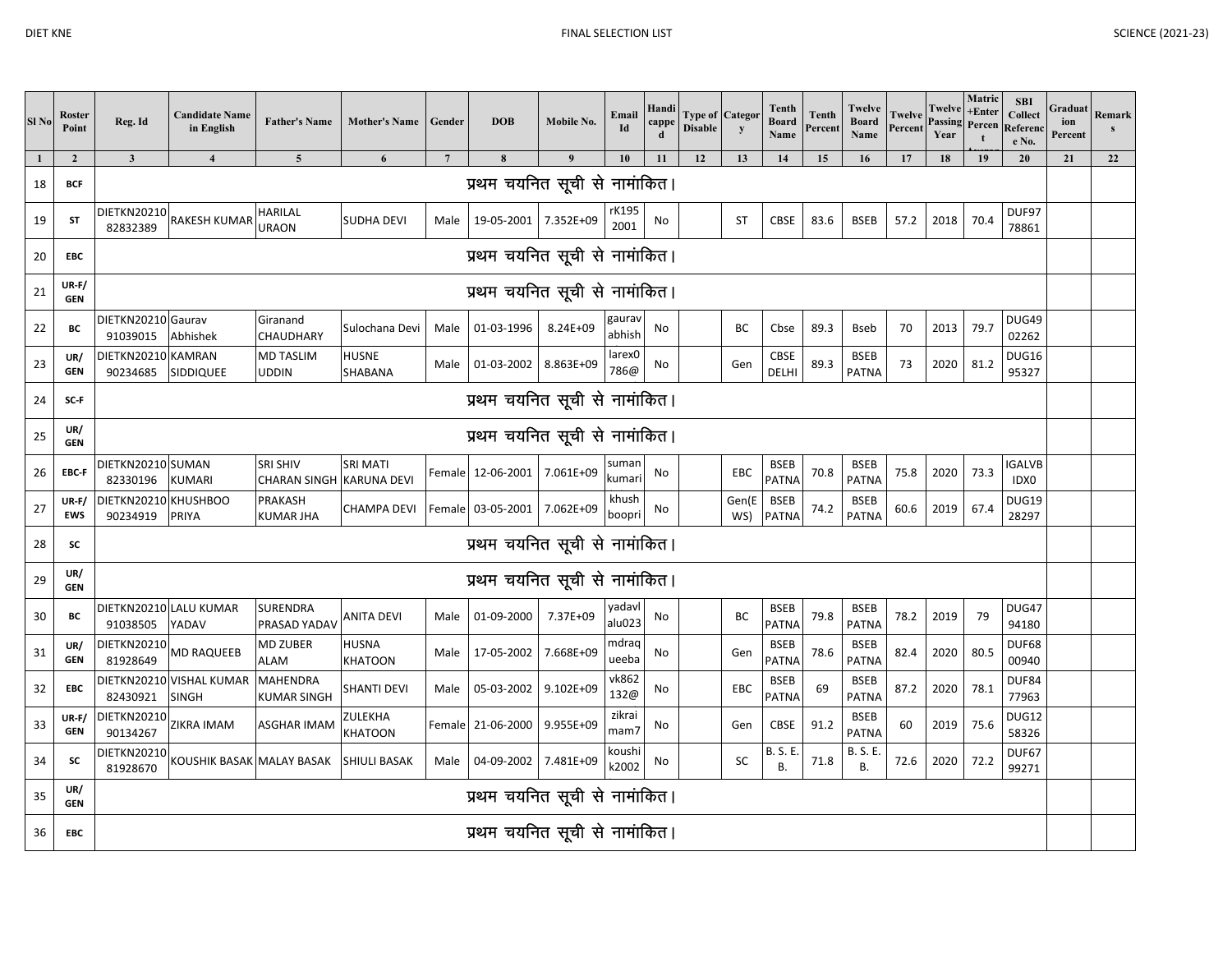| Sl No        | Roster<br>Point            | Reg. Id                             | <b>Candidate Name</b><br>in English     | <b>Father's Name</b>                       | <b>Mother's Name</b>           | Gender         | <b>DOB</b>                    | Mobile No.  | Email<br>Id                 | Handi<br>capp | Type of Categor<br><b>Disable</b> | y            | Tenth<br><b>Board</b><br>Name | Tenth<br>Percent | Twelve<br><b>Board</b><br>Name | Twelve<br>Percent | Twelve<br>Passing<br>Year | Matric<br>+Enter<br>Percen | <b>SBI</b><br>Collect<br>Referen<br>e No. | Graduat<br>ion<br>Percent | Remark |
|--------------|----------------------------|-------------------------------------|-----------------------------------------|--------------------------------------------|--------------------------------|----------------|-------------------------------|-------------|-----------------------------|---------------|-----------------------------------|--------------|-------------------------------|------------------|--------------------------------|-------------------|---------------------------|----------------------------|-------------------------------------------|---------------------------|--------|
| $\mathbf{1}$ | $\overline{2}$             | $\mathbf{3}$<br>DIETKN20210 SANTOSH |                                         | $\overline{\mathbf{5}}$<br><b>ATE SHIV</b> | 6                              | $\overline{7}$ | $\pmb{8}$                     | 9           | 10<br>SANTC                 | 11            | 12                                | 13<br>Gen(E  | 14                            | 15               | 16                             | 17                | 18                        | 19                         | 20<br><b>DUG42</b>                        | 21                        | 22     |
| 37           | UR/<br><b>EWS</b>          | 90837230                            | <b>KUMAR SUMAN</b>                      | SHANKAR                                    | SANJUKTA DEVI                  | Male           | 15-02-1998                    | 7.632E+09   | <b>SHHIT</b>                | No            |                                   | WS)          | CBSE                          | 77.9             | <b>BSEB</b>                    | 64.6              | 2016                      | 71.3                       | 84435                                     |                           |        |
| 38           | BC-F                       | DIETKN20210 SALEKA<br>90635940      | <b>MUSARRAT</b>                         | SHAMIM<br><b>AKHTAR</b>                    | <b>FARHANA</b><br><b>BAGUM</b> |                | Female 01-03-2003 7.542E+09   |             | saleka<br>kne@g             | No            |                                   | BC           | <b>BSEB</b>                   | 69.8             | <b>BSEB</b>                    | 80.4              | 2020                      | 75.1                       | DUG29<br>52262                            |                           |        |
| 39           | $UR-F/$<br><b>GEN</b>      | <b>DIETKN20210</b><br>90335003      | AFSHAN RANI                             | EHTEZAZ<br>HUSSAIN                         | SHAHEENA<br>PERWEEN            | Female         | 06-03-2002                    | 7.858E+09   | afshar<br>rani16            | No            |                                   | BC           | B.S.E.B<br>PATNA              | 79.6             | B.S.E.B<br>PATNA               | 71.6              | 2020                      | 75.6                       | DUG21<br>41563                            |                           |        |
| 40           | SC-F                       | DIETKN20210 SUMEDHA<br>90535632     | <b>KUMARI</b>                           | RAMAKANT<br>PASWAN                         | REKHA DEVI                     |                | Female 03-03-1993 8.252E+09   |             | <b>MANO</b><br><b>JPASW</b> | No            |                                   | SC           | <b>BSEB</b><br>PATNA          | 60               | <b>BSEB</b><br><b>PATNA</b>    | 61                | 2010                      | 60.5                       | DUG29<br>81489                            |                           |        |
| 41           | UR/<br><b>GEN</b>          | DIETKN20210 DEV KUMAR<br>90937442   | <b>SINHA</b>                            | SANJAY KUMAR MITHU SINHA                   |                                | Male           | 15-02-2003                    | $6.3E + 09$ | devku<br>marsin             | No            |                                   | ВC           | <b>BSEB</b><br>PATNA          | 73.6             | <b>BSEB</b><br><b>PATNA</b>    | 87.4              | 2020                      | 80.5                       | DUG26<br>72414                            |                           |        |
| 42           | EBC-F                      |                                     |                                         |                                            |                                |                | प्रथम चयनित सूची से नामांकित। |             |                             |               |                                   |              |                               |                  |                                |                   |                           |                            |                                           |                           |        |
| 43           | UR/<br><b>GEN</b>          | <b>DIETKN20210</b><br>82932732      | Md Shafi Anwar                          | Md Zahoor<br>Ahmed                         | Shabana<br>Begum               | Male           | 12-03-2003 8.253E+09          |             | shafia<br>nwar2             | No            |                                   | BC           | <b>CBSE</b>                   | 79.2             | <b>BSEB</b>                    | 81.4              | 2020                      | 80.3                       | DUF99<br>61820                            |                           |        |
| 44           | UR/<br><b>GEN</b>          | प्रथम चयनित सूची से नामांकित।       |                                         |                                            |                                |                |                               |             |                             |               |                                   |              |                               |                  |                                |                   |                           |                            |                                           |                           |        |
| 45           | $UR-F/$<br><b>GEN</b>      | प्रथम चयनित सूची से नामांकित।       |                                         |                                            |                                |                |                               |             |                             |               |                                   |              |                               |                  |                                |                   |                           |                            |                                           |                           |        |
| 46           | BC                         | DIETKN20210 SHAHROZ<br>82531465     | ANJUM                                   | <b>MD AFAQUE</b>                           | SHOUKAT<br>PERWEEN             | Male           | 04-07-2000 9.631E+09          |             | shahro<br>zanju             | No            |                                   | BC           | <b>CBSE</b><br>DELHI          | 95               | CBSE<br>DELHI                  | 62.8              | 2020                      | 78.9                       | DUF88<br>63844                            |                           |        |
| 47           | UR/<br><b>EWS</b>          | DIETKN20210 MD MINHAJ<br>82029124   | <b>ALAM</b>                             | ABDUR<br>RAZZAQUE                          | MEHZABIN<br>KHATOON            | Male           | 02-01-2001                    | 7.25E+09    | mdmi<br>nhajal              | No            |                                   | Gen(E<br>WS) | <b>BSEB</b><br>PATNA          | 74.6             | <b>BSEB</b><br><b>PATNA</b>    | 67.4              | 2019                      | 71                         | DUF70<br>76875                            |                           |        |
| 48           | SC                         |                                     |                                         |                                            |                                |                | प्रथम चयनित सूची से नामांकित। |             |                             |               |                                   |              |                               |                  |                                |                   |                           |                            |                                           |                           |        |
| 49           | $UR-F/$<br><b>GEN</b>      |                                     |                                         |                                            |                                |                | प्रथम चयनित सूची से नामांकित। |             |                             |               |                                   |              |                               |                  |                                |                   |                           |                            |                                           |                           |        |
| 50           | <b>EBC</b>                 | 82430908                            | DIETKN20210 AKASH KUMAR<br><b>SINGH</b> | <b>ANANT LAL</b><br><b>SINGH</b>           | <b>LALITA DEVI</b>             | Male           | 15-01-2000 7.369E+09          |             | aakash<br>krsing            | No            |                                   | EBC          | <b>BSEB</b>                   | 81.2             | <b>BSEB</b>                    | 74.4              | 2019                      | 77.8                       | DUF84<br>67594                            |                           |        |
| 51           | UR/Gen                     | DIETKN20210 MD NAQUEE<br>90937321   | <b>ANWER</b>                            | <b>JASIMUDDIN</b>                          | <b>NIMROZ</b><br><b>BEGAM</b>  | Male           | 05-10-2001 7.971E+09          |             | mdna<br>quee3               | No            |                                   | BC           | <b>BSEB</b><br><b>PATNA</b>   | 79               | <b>BSEB</b><br><b>PATNA</b>    | 81.2              | 2019                      | 80.1                       | DUG44<br>53704                            |                           |        |
| 52           | <b>BCF</b>                 |                                     |                                         |                                            |                                |                | प्रथम चयनित सूची से नामांकित। |             |                             |               |                                   |              |                               |                  |                                |                   |                           |                            |                                           |                           |        |
| 53           | UR/Gen                     | प्रथम चयनित सूची से नामांकित।       |                                         |                                            |                                |                |                               |             |                             |               |                                   |              |                               |                  |                                |                   |                           |                            |                                           |                           |        |
| 54           | <b>EBC</b>                 | DIETKN20210 EHTRAM<br>81928903      | <b>ANSARI</b>                           | ABDUL MAZID                                | KANIZ FATMA                    | Male           | 30-05-2001 6.207E+09          |             | ehtra<br>m9955              | No            |                                   | EBC          | <b>BSEB</b><br><b>PATNA</b>   | 74               | <b>BSEB</b><br><b>PATNA</b>    | 81.6              | 2019                      | 77.8                       | DUF69<br>42785                            |                           |        |
| 55           | <b>UR-F/</b><br><b>GEN</b> |                                     |                                         |                                            |                                |                | प्रथम चयनित सूची से नामांकित। |             |                             |               |                                   |              |                               |                  |                                |                   |                           |                            |                                           |                           |        |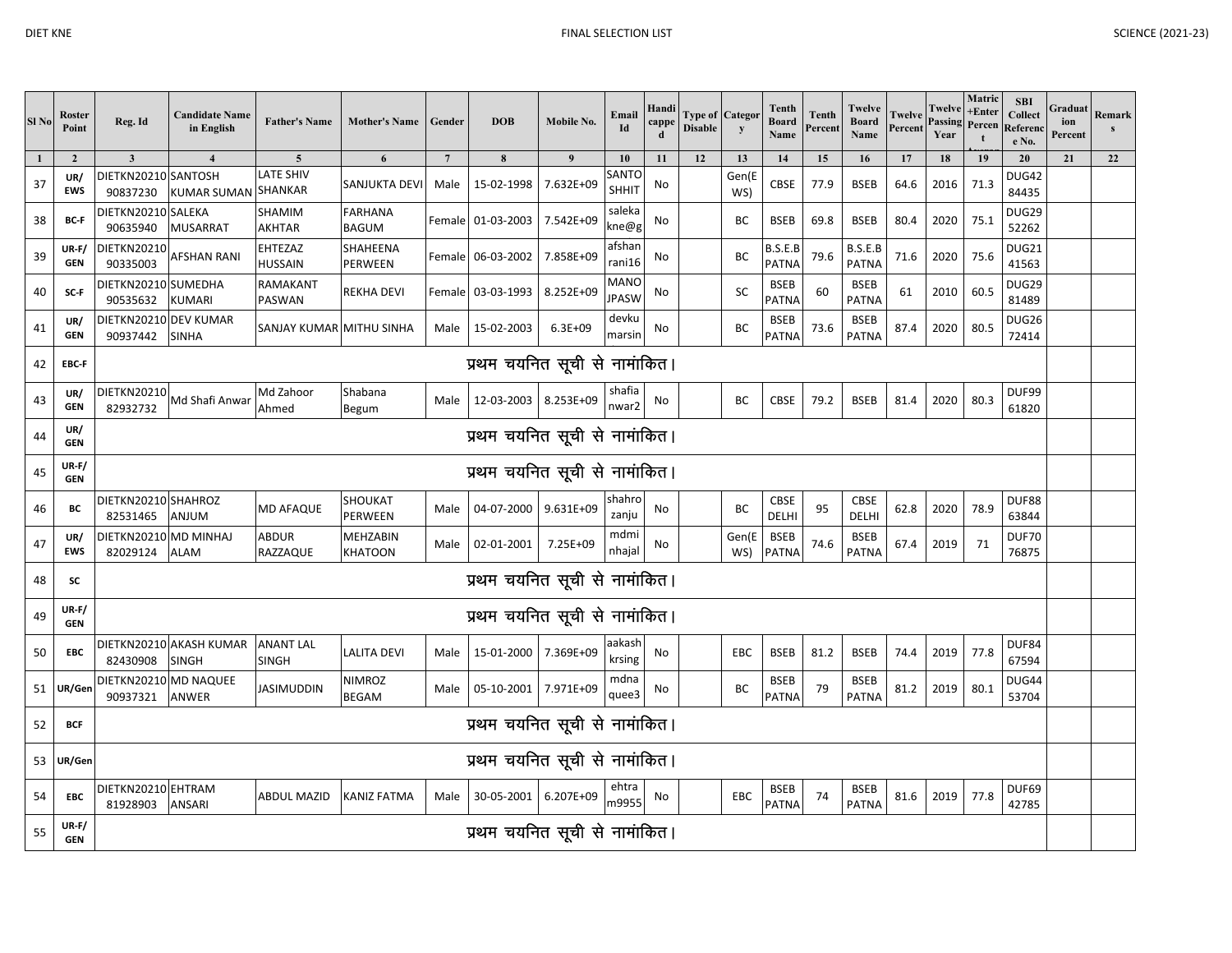| Sl <sub>No</sub> | Roster<br>Point       | Reg. Id                              | <b>Candidate Name</b><br>in English     | <b>Father's Name</b>              | <b>Mother's Name</b>            | Gender          | <b>DOB</b>                          | Mobile No.       | Email<br>Id      | Handi<br>cappe | <b>Disable</b> | <b>Type of Categor</b><br>y | Tenth<br><b>Board</b><br>Name | Tenth<br>Percent | Twelve<br><b>Board</b><br>Name | <b>Twelve</b><br>Percent | Twelve<br>Passing<br>Year | Matric<br>$+$ Enter<br>Percen | <b>SBI</b><br>Collect<br>Referen<br>e No. | Graduat<br>ion<br>Percent | Remark<br>$\mathbf{s}$ |
|------------------|-----------------------|--------------------------------------|-----------------------------------------|-----------------------------------|---------------------------------|-----------------|-------------------------------------|------------------|------------------|----------------|----------------|-----------------------------|-------------------------------|------------------|--------------------------------|--------------------------|---------------------------|-------------------------------|-------------------------------------------|---------------------------|------------------------|
| 1                | $\overline{2}$        | $\overline{\mathbf{3}}$              | $\overline{4}$                          | $\overline{5}$                    | 6                               | $7\overline{ }$ | 8                                   | $\boldsymbol{9}$ | 10               | 11             | 12             | 13                          | 14                            | 15               | 16                             | 17                       | 18                        | 19                            | 20                                        | 21                        | 22                     |
| 56               | SC                    |                                      |                                         |                                   |                                 |                 | प्रथम चयनित सूची से नामांकित।       |                  |                  |                |                |                             |                               |                  |                                |                          |                           |                               |                                           |                           |                        |
| 57               | UR/<br><b>EWS</b>     |                                      |                                         |                                   |                                 |                 | प्रथम चयनित सूची से नामांकित।       |                  |                  |                |                |                             |                               |                  |                                |                          |                           |                               |                                           |                           |                        |
| 58               | ВC                    | DIETKN20210 SHANKAR<br>90836583      | YADAV                                   | <b>PRADIP LAL</b><br>YADAV        | <b>VINA DEVI</b>                | Male            | 06-06-2002 9.263E+09                |                  | shanka<br>ryadav | No             |                | BC                          | <b>BSEB</b><br>PATNA          | 75               | <b>BSEB</b><br>PATNA           | 82.8                     | 2020                      | 78.9                          | DUG38<br>27627                            |                           |                        |
| 59               | UR/Gen                |                                      |                                         |                                   |                                 |                 | प्रथम चयनित सूची से नामांकित।       |                  |                  |                |                |                             |                               |                  |                                |                          |                           |                               |                                           |                           |                        |
| 60               | EBC-F                 |                                      | DIETKN20210 SUFIA RAHMAN                | WASIQUR<br><b>RAHMAN</b>          | SARWAT<br><b>JAHAN</b>          |                 | Female 03-07-1999 8.211E+09 sufiara |                  |                  | No             |                | EBC                         | UTTAR<br>PRADE                | 79.17            | <b>UTTAR</b><br>PRADE          | 66.8                     | 2016                      | 73                            | DUG46<br>74908                            |                           |                        |
| 61               | $UR-F/$<br><b>GEN</b> |                                      |                                         |                                   |                                 |                 | प्रथम चयनित सूची से नामांकित।       |                  |                  |                |                |                             |                               |                  |                                |                          |                           |                               |                                           |                           |                        |
| 62               | SC-F                  | <b>DIETKN20210</b><br>82531075       | KAVITA KUMARI ANANT LAL DAS ASHA DEVI   |                                   |                                 |                 | Female 05-09-1998 9.572E+09         |                  | kavita<br>kumari | No             |                | <b>SC</b>                   | <b>BSEB</b><br>PATNA          | 60               | <b>BSEB</b><br>PATNA           | 60.6                     | 2020                      | 60.3                          | DUF86<br>65081                            |                           |                        |
| 63               | UR/Gen                | प्रथम चयनित सूची से नामांकित।        |                                         |                                   |                                 |                 |                                     |                  |                  |                |                |                             |                               |                  |                                |                          |                           |                               |                                           |                           |                        |
| 64               | BC-F                  | DIETKN20210 RUCHIKA<br>90837219      | <b>BHARTI</b>                           | <b>BIRENDRA</b><br>PRASAD YADAV   | <b>RITA DEVI</b>                |                 | Female 16-07-2003 9.162E+09         |                  | rkbhar<br>ti823  | No             |                | BC                          | <b>BSEB</b><br>PATNA          | 78               | <b>BSEB</b><br><b>PATNA</b>    | 69.8                     | 2020                      | 73.9                          | <b>DUG42</b><br>78315                     |                           |                        |
| 65               | UR/Gen                | <b>DIETKN20210</b><br>90435497       | <b>FARZAN GHALIB</b>                    | <b>MOHAMAD</b><br><b>GHALIB</b>   | TABASSUM                        | Male            | 17-10-2001 9.123E+09                |                  | farhan<br>ghalib | No             |                | Gen                         | <b>CBSE</b><br><b>NEW</b>     | 83.6             | <b>BSEB</b><br>PATNA           | 76.6                     | 2020                      | 80.1                          | DUG27<br>44465                            |                           |                        |
| 66               | <b>EBC</b>            |                                      |                                         |                                   |                                 |                 | प्रथम चयनित सूची से नामांकित।       |                  |                  |                |                |                             |                               |                  |                                |                          |                           |                               |                                           |                           |                        |
| 67               | R-F/EW:               | DIETKN20210 SHIKHA<br>82029351       | <b>KUMARI</b>                           | <b>SHYAM</b><br><b>SUNDAR JHA</b> | <b>SUGANDHA</b><br><b>DEVI</b>  |                 | Female 06-06-1999 9.335E+09         |                  | mishra<br>shikha | No             |                | Gen(E<br>WS)                | <b>BSEB</b><br>PATNA          | 76.2             | <b>BSEB</b><br>PATNA           | 57                       | 2017                      | 66.6                          | DUF72<br>05778                            | 73.75                     |                        |
| 68               | SC                    |                                      |                                         |                                   |                                 |                 | प्रथम चयनित सूची से नामांकित।       |                  |                  |                |                |                             |                               |                  |                                |                          |                           |                               |                                           |                           |                        |
| 69               | UR/Gen                | DIETKN20210 Md Abdul<br>91038632     | Wahid                                   | Md Afaque<br>Alam                 | Ishrat Begum                    | Male            | 15-04-1997 9.163E+09                |                  | abdul9<br>42@g   | No             |                | BC                          | CBSE                          | 91.2             | CBSE                           | 68.83                    | 2016                      | 80                            | DUG48<br>08724                            | 65.36                     |                        |
| 70               | <b>EBC</b>            |                                      |                                         |                                   |                                 |                 | प्रथम चयनित सूची से नामांकित।       |                  |                  |                |                |                             |                               |                  |                                |                          |                           |                               |                                           |                           |                        |
| 71               | UR/Gen                | DIETKN20210 SAMEER<br>91038451 KUMAR |                                         | MITHILESH<br>KUMAR SINGH          | <b>RUMJHUM</b><br><b>KUMARI</b> | Male            | 28-02-2003 9.693E+09                |                  | shuba<br>msing   | No             |                | Gen                         | cbse                          | 85.8             | cbse                           | 74                       | 2020                      | 79.9                          | <b>DUG40</b><br>12875                     |                           |                        |
| 72               | ВC                    |                                      |                                         |                                   |                                 |                 | प्रथम चयनित सूची से नामांकित।       |                  |                  |                |                |                             |                               |                  |                                |                          |                           |                               |                                           |                           |                        |
| 73               | $UR-F/$<br><b>GEN</b> | <b>DIETKN20210</b><br>90636172       | sunita kumari                           | vidyanand sah                     | manki devi                      |                 | Female 15-03-2000 9.632E+09         |                  | mukes<br>hsah7   | No             |                | ВC                          | <b>BSEB</b><br><b>PATNA</b>   | 82               | <b>BSEB</b><br>PATNA           | 68.8                     | 2019                      | 75.4                          | DUG34<br>24493                            |                           |                        |
| 74               | SC                    | 90937631                             | DIETKN20210 GOPAL KUMAR<br><b>BASAK</b> | <b>GHANSHYAM</b><br>PRASAD BASAK  | <b>MALA DEVI</b>                | Male            | 25-06-2001 9.974E+09                |                  | gopalk<br>umarb  | No             |                | SC                          | <b>BSEB</b><br>PATNA          | 64.2             | <b>BSEB</b><br>PATNA           | 79.2                     | 2020                      | 71.7                          | DUG45<br>57700                            |                           |                        |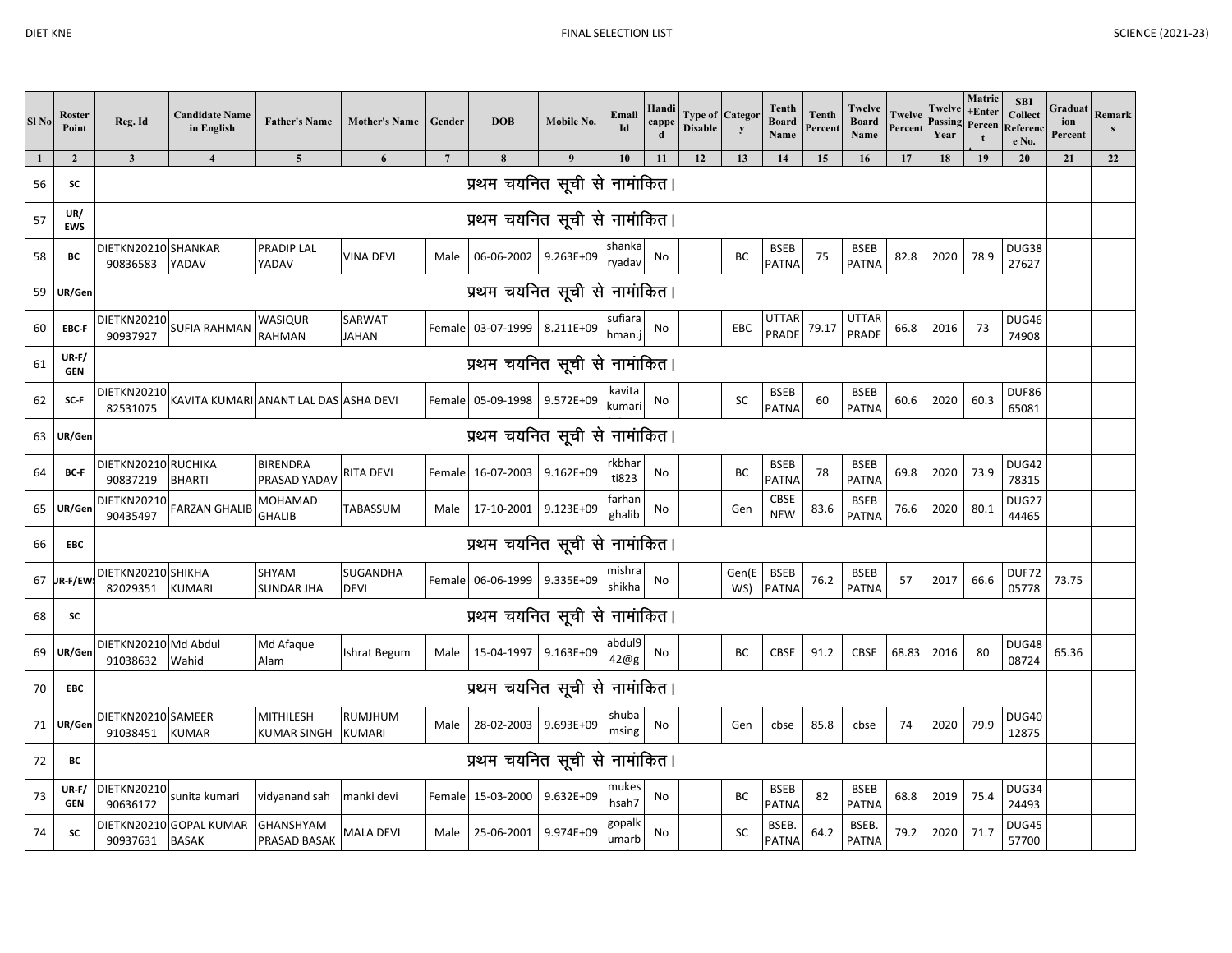| Sl <sub>No</sub> | Roster<br>Point         | Reg. Id                              | <b>Candidate Name</b><br>in English | <b>Father's Name</b>          | Mother's Name Gender     |                 | <b>DOB</b>                           | Mobile No.  | Email<br>Id                 | Handi<br>cappo | <b>Type of Categor</b><br><b>Disable</b> | y            | <b>Tenth</b><br><b>Board</b><br>Name | <b>Tenth</b><br>Percent | Twelve<br><b>Board</b><br>Name | <b>Twelve</b><br>Percent | Twelve<br>Passing<br>Year | Matric<br>+Enter<br>Percen<br>t | <b>SBI</b><br>Collect<br>Referenc<br>e No. | Graduat<br>ion<br>Percent | Remark<br>$\mathbf{s}$ |
|------------------|-------------------------|--------------------------------------|-------------------------------------|-------------------------------|--------------------------|-----------------|--------------------------------------|-------------|-----------------------------|----------------|------------------------------------------|--------------|--------------------------------------|-------------------------|--------------------------------|--------------------------|---------------------------|---------------------------------|--------------------------------------------|---------------------------|------------------------|
|                  | $\overline{\mathbf{c}}$ | $\mathbf{3}$                         | $\overline{4}$                      | $5\phantom{.0}$               | $\boldsymbol{6}$         | $7\phantom{.0}$ | $\pmb{8}$                            | 9           | 10                          | 11             | 12                                       | 13           | 14                                   | 15                      | 16                             | 17                       | 18                        | 19                              | 20                                         | 21                        | 22                     |
| 75               | UR/Gen                  |                                      |                                     |                               |                          |                 | प्रथम चयनित सूची से नामांकित।        |             |                             |                |                                          |              |                                      |                         |                                |                          |                           |                                 |                                            |                           |                        |
| 76               | EBC-F                   |                                      |                                     |                               |                          |                 | प्रथम चयनित सूची से नामांकित।        |             |                             |                |                                          |              |                                      |                         |                                |                          |                           |                                 |                                            |                           |                        |
| 77               | UR/<br><b>EWS</b>       | 90938018                             | DIETKN20210 Kundan kumar<br>singh   | Vishram singh                 | Chandramani<br>devi      |                 | Male 25-11-1993 9.155E+09            |             | Kcool.i<br>nfo@g            | No             |                                          | Gen(E<br>WS) | <b>CBSE</b>                          | 78.83                   | CBSE                           | 63                       | 2011                      | 70.9                            | DUG46<br>87697                             |                           |                        |
| 78               | SC-F                    |                                      |                                     |                               |                          |                 | प्रथम चयनित सूची से नामांकित।        |             |                             |                |                                          |              |                                      |                         |                                |                          |                           |                                 |                                            |                           |                        |
| 79               | UR-F/<br><b>GEN</b>     |                                      |                                     |                               |                          |                 | प्रथम चयनित सूची से नामांकित।        |             |                             |                |                                          |              |                                      |                         |                                |                          |                           |                                 |                                            |                           |                        |
| 80               | BC                      | DIETKN20210 Niraj Kumar<br>82832390  |                                     | Vijay Yadav                   | Kumari vibha             | Male            | 18-12-2001                           | $6.3E + 09$ | nirajku<br>mar18            | No             |                                          | BC           | <b>BSEB</b>                          | 78.2                    | <b>BSEB</b>                    | 78.8                     | 2019                      | 78.5                            | DUF97<br>80099                             |                           |                        |
|                  | 81 UR/Gen               | प्रथम चयनित सूची से नामांकित।        |                                     |                               |                          |                 |                                      |             |                             |                |                                          |              |                                      |                         |                                |                          |                           |                                 |                                            |                           |                        |
| 82               | EBC                     | DIETKN20210<br>91038810              | Devesh kumar                        | Ganga pandit                  | Kushiliya devi           | Male            | 08-03-1998 8.936E+09                 |             | deves<br>hraj97             | No             |                                          | <b>EBC</b>   | CBSE                                 | 77.8                    | <b>BSEB</b>                    | 77.6                     | 2015                      | 77.7                            | DUG48<br>47606                             |                           |                        |
| 83               | UR/Ger                  | 90234875                             | DIETKN20210 Md Abul Kalam<br>Azad   | Abdus Samad                   | Bibi Sobra<br>Khatun     | Male            | 25-12-1998                           | 7.78E+09    | 98kala<br>m786              | No             |                                          | BC           | CBSE                                 | 89.3                    | <b>BSEB</b>                    | 70.2                     | 2015                      | 79.8                            | DUG19<br>16392                             | 74.54                     |                        |
| 84               | <b>BCF</b>              | DIETKN20210 Anuradha<br>90736515     | Kumari                              | Vivek Kumar<br>Das            | Shanti Devi              |                 | Female 03-12-1997 9.573E+09          |             | Vkdas<br>938@               | No             |                                          | SC           | <b>BSEB</b><br>Patna                 | 62.2                    | <b>BSEB</b><br>Patna           | 57.8                     | 2014                      | 60                              | DUG36<br>60731                             |                           |                        |
| 85               | $UR-F/$<br><b>GEN</b>   | DIETKN20210<br>90234800              | <b>IFFAT JAHAN</b>                  | <b>NAZIM AKHTER</b>           | NAHEDA<br><b>BEGUM</b>   |                 | Female 13-02-2000 8.797E+09          |             | iffat88<br>13@g             | No             |                                          | ВC           | <b>BSEB</b><br>PATNA                 | 72.8                    | <b>BSEB</b><br><b>PATNA</b>    | 77.8                     | 2019                      | 75.3                            | DUG18<br>03216                             |                           |                        |
| 86               | SC                      |                                      |                                     |                               |                          |                 | प्रथम चयनित सूची से नामांकित।        |             |                             |                |                                          |              |                                      |                         |                                |                          |                           |                                 |                                            |                           |                        |
| 87               | UR/<br><b>EWS</b>       |                                      |                                     |                               |                          |                 | प्रथम चयनित सूची से नामांकित।        |             |                             |                |                                          |              |                                      |                         |                                |                          |                           |                                 |                                            |                           |                        |
| 88               | <b>EBC</b>              | <b>DIETKN20210</b><br>82731974       | <b>SUMIT RAJ</b>                    | <b>BHIM SAH</b>               | <b>MUNNI DEVI</b>        | Male            | 30-12-2003 8.407E+09                 |             | abhina<br>vrajkg            | Yes            | Ear                                      | EBC          | BSEB<br><b>PATNA</b>                 | 60                      | BSEB<br><b>PATNA</b>           | 51.8                     | 2020                      | 55.9                            | DUF93<br>17860                             |                           | Handi                  |
| 89               | UR/Ger                  | <b>DIETKN20210</b><br>82932850       | <b>IZHAR ALAM</b>                   | <b>MAHMOOD</b><br><b>ALAM</b> | <b>NARGIS</b><br>KHATOON |                 | Male 15-01-2002 9.636E+09            |             | alamiz<br>har <sub>58</sub> | No             |                                          | Gen          | <b>BSEB</b><br>PATNA                 | 79.2                    | <b>BSEB</b><br><b>PATNA</b>    | 80.4                     | 2020                      | 79.8                            | <b>DUF80</b><br>23390                      |                           |                        |
| 90               | BC-F                    | प्रथम चयनित सूची से नामांकित।        |                                     |                               |                          |                 |                                      |             |                             |                |                                          |              |                                      |                         |                                |                          |                           |                                 |                                            |                           |                        |
| 91               | $UR-F/$<br><b>GEN</b>   |                                      |                                     |                               |                          |                 | अभ्यार्थी नहीं रहने के कारण पद रिक्त |             |                             |                |                                          |              |                                      |                         |                                |                          |                           |                                 |                                            |                           | Handi                  |
| 92               | SC                      | अभ्यार्थी नहीं रहने के कारण पद रिक्त |                                     |                               |                          |                 |                                      |             |                             |                |                                          |              |                                      | Handi                   |                                |                          |                           |                                 |                                            |                           |                        |
| 93               | UR/Gen                  |                                      |                                     |                               |                          |                 | प्रथम चयनित सूची से नामांकित।        |             |                             |                |                                          |              |                                      |                         |                                |                          |                           |                                 |                                            |                           |                        |